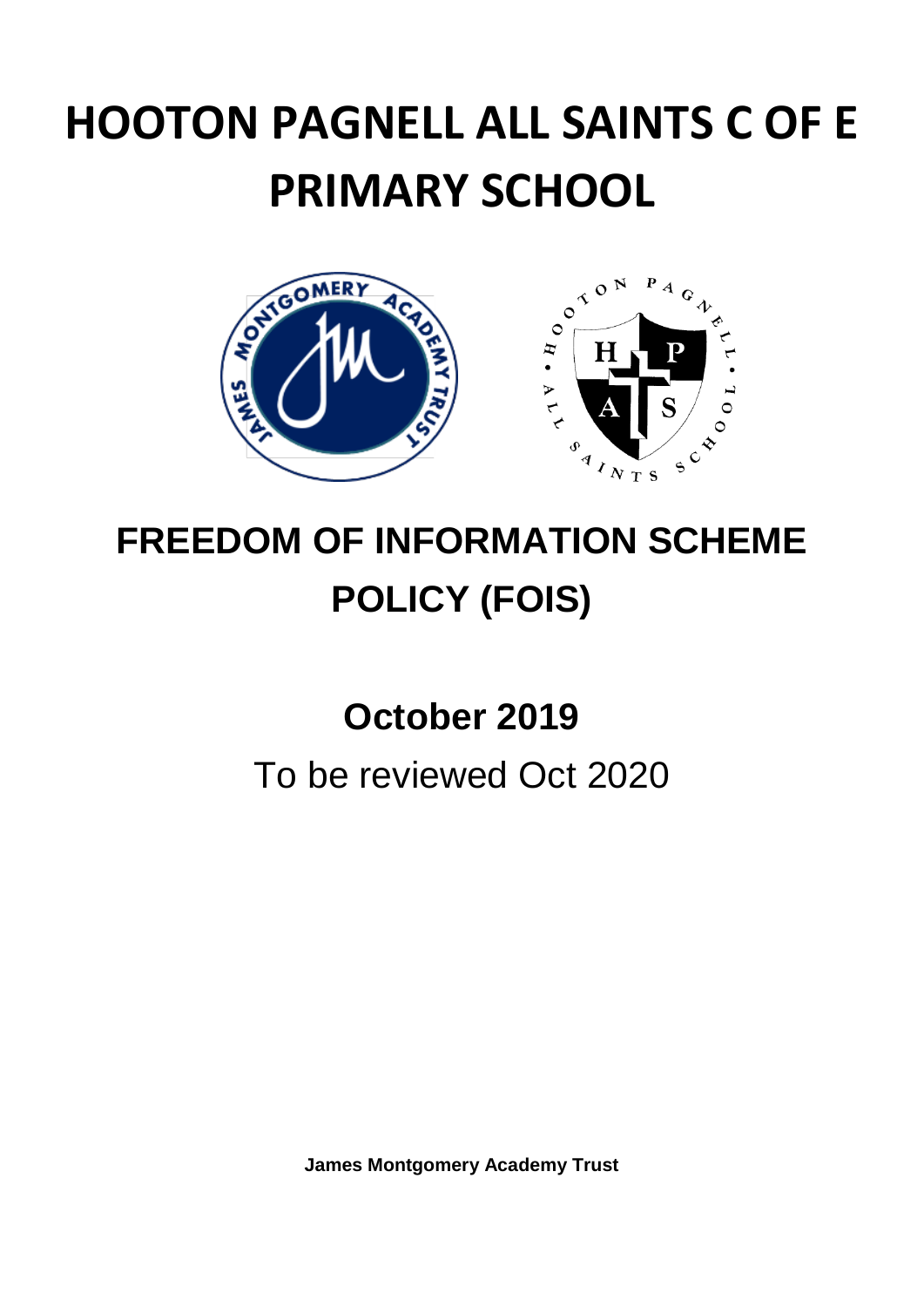#### **Statement of Intent**

The James Montgomery Academy Trust (JMAT) as an educational provider, has an obligation to publish a freedom of information statement, outlining how we will meet our duties under the Freedom of Information Act 2000 and associated regulations. The development and effective implementation of this policy fulfils that requirement.

More specifically, this policy outlines:

- How our schools will respond to requests from individuals for access to information held about them.
- Our school's policy and procedures for the release and publication of private data and public records.
- Our school's policy and procedures for providing applicants with advice and assistance throughout the duration of their requests.

It also clarifies our position regarding the appropriate limit to the costs incurred by the school in obtaining any requested information, and on charging fees for its provision.

#### **Legal framework**

This policy has due regard to the following legislation:

- The Data Protection Act 1998
- The Freedom of Information Act 2000
- The Freedom of Information and GDPR 2018

This policy also has due regard to guidance, including, but not limited to, the following:

- Information Commissioner's Office 'Model publication scheme' 2016
- Information Commissioner's Office 'Duty to provide advice and assistance (section 16)' 2016
- Ministry of Justice 'Lord Chancellor's Code of Practice on the management of records issued under section 46 of the Freedom of Information Act 2000' 2009

This policy will be viewed in conjunction with the Data Protection Policy

#### **Accepting requests for information**

The school will only accept a request for information which meets all of the following criteria:

- It is in writing
- It states the name of the applicant and an address for correspondence
- It describes the information requested
- A request will be treated as made in writing if it meets all of the following requirements:
- It is transmitted by electronic means
- It is received in legible form
- It is capable of being used for subsequent reference

The school will publish details of its procedures for dealing with requests for information on the website, which includes:

- A contact address and email address
- A telephone number
- A named individual to assist applicants with their requests

#### **General right of access to information held by the school**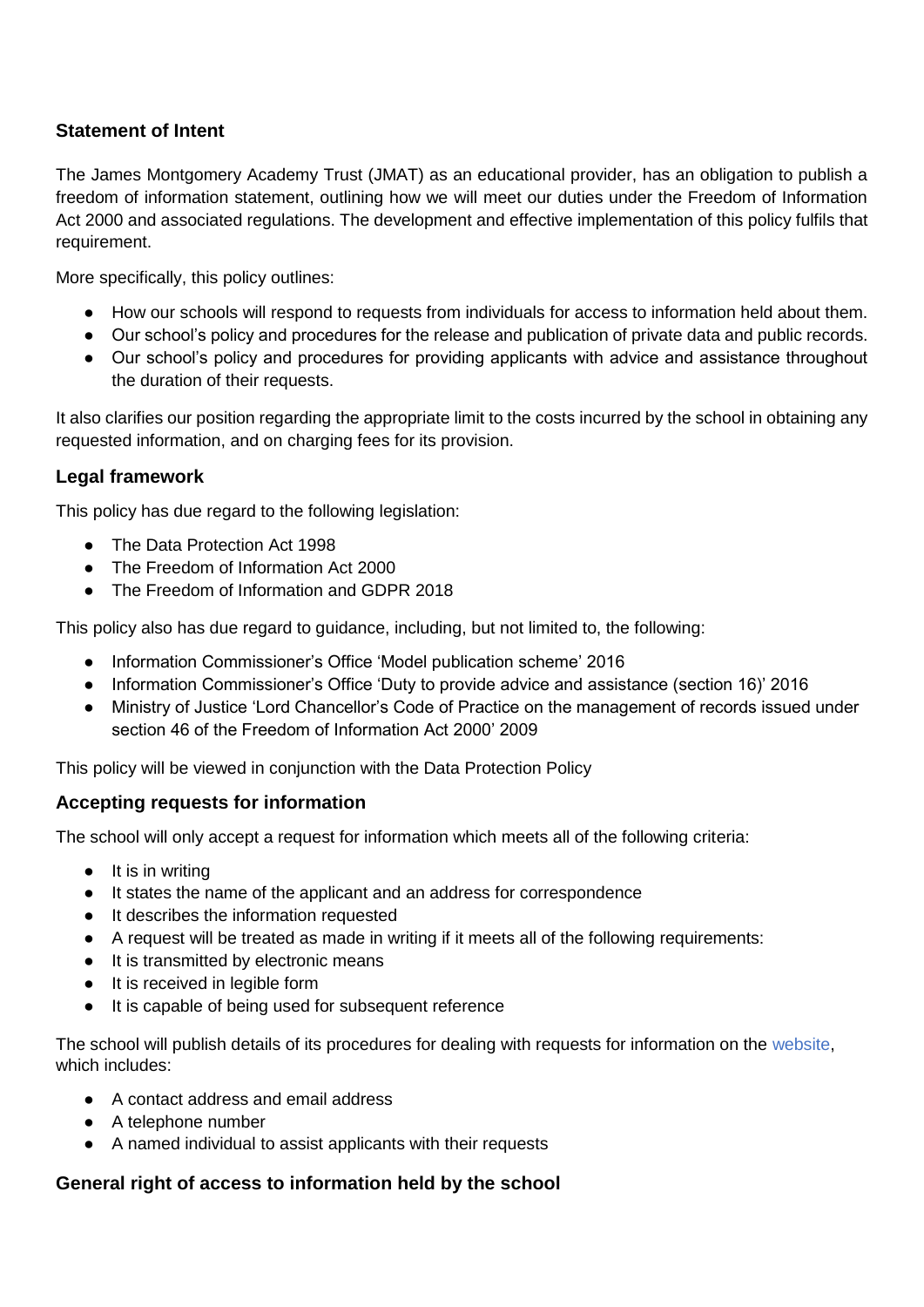Provided that the request complies with this policy, the school will, no later than 20 working days from receipt of the request, comply with its duty to:

- Confirm or deny to any person making a request for information to the school, whether it holds information of the description specified in the request.
- Provide the documentation, if the school confirms that it holds the requested information.

The school will not comply to respond within 20 working days where:

- The school reasonably requires further information to meet a freedom of information request, has informed the applicant of this requirement, but was not subsequently supplied with that further information.
- The information is no longer readily available as it is contained in files that have been placed in archive storage or is difficult to access for similar reasons.
- A request for information is exempt under Section 2 of the Freedom of Information Act 2000.
- The cost of providing the information exceeds the appropriate limit.
- The request is vexatious.
- The request is a repeated request from the same person made within 60 consecutive working days of the initial one.
- A fee notice was not honoured.

Where information is, or is thought to be, exempt, the school will, within 20 working days, give notice to the applicant which:

- States the fact.
- Specifies the exemption in question.

The information provided to the applicant will be in the format that they have requested, where possible.

Where it is not possible to provide the information in the requested format, the school will assist the applicant by discussing alternative formats in which it can be provided.

The information provided will also be in the language in which it is held, or another language that is legally required. If the school is required to translate any information, it will do so.

If, under relevant disability and discrimination regulations, the school is legally obliged to provide the information in other forms and formats, it will do so.

#### **The appropriate limit**

The school will not comply with any freedom of information request that exceeds the statutorily imposed appropriate limit of £450.

When determining whether the cost of complying with a freedom of information request is within the appropriate limit, the school will take account only of the costs we reasonably expect to incur in relation to:

- Determining whether it holds the information.
- Locating the information, or a document which may contain the information.
- Retrieving the information, or a document which may contain the information.
- Extracting the information from a document containing it.

Costs related to the time spent by any person undertaking any of the activities outlined in this policy on behalf of the school, are to be estimated at a rate of £25 per person per hour.

Where multiple requests for information are made to the school within 60 consecutive working days of each other, either by a single person or by different persons who appear to be acting in concert, the estimated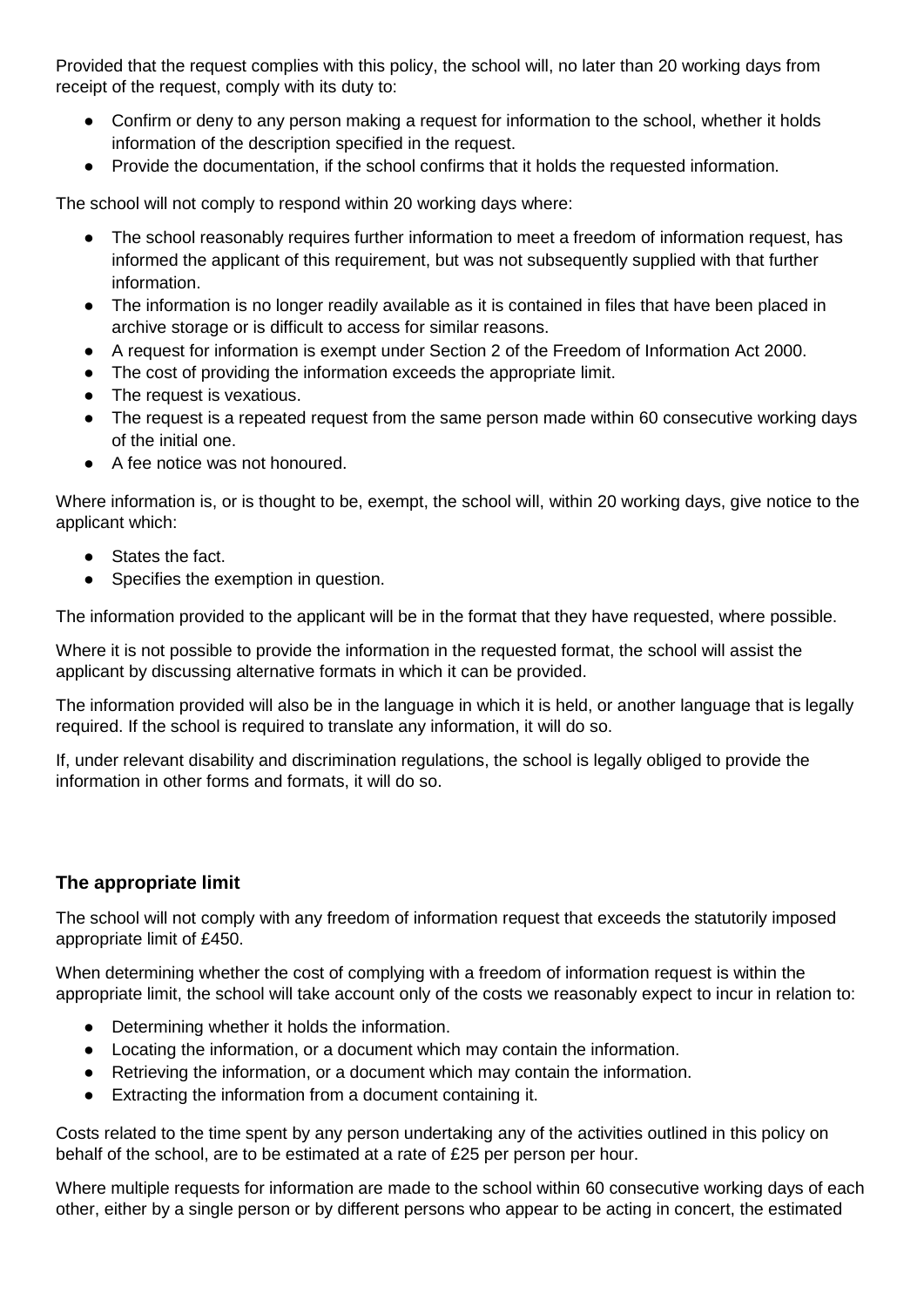cost of complying with any of the requests is to be taken to be the total costs to the school of complying with all of them.

#### **Charging fees**

The school may, within 20 working days, give an applicant who has requested information from the school, a written notice stating that a fee is to be charged for the school's compliance.

Charges may be made for disbursements, such as the following:

- Photocopying
- Postage and packaging
- Costs directly incurred as a result of viewing information

Fees charged will not exceed the total cost to the school of:

- Informing the person making the request whether we hold the information.
- Communicating the information to the person making the request.

Where a fee is to be charged, the school will not comply unless the requested fee (where applicable) is paid within a period of three months, beginning with the day on which the fees notice is given to the applicant.

The school will not take into account any costs which are attributable to the time spent by persons undertaking any of the activities mentioned in the section above.

When calculating the 20<sup>th</sup> working day in which to respond to a freedom of information request, the period beginning the day on which the fee notice is given to the applicant and ending with the day on which the fee is received, will be disregarded.

#### **Means by which communication is to be made**

Where, on making a request for information, the applicant expresses a preference for communication by any one of the following means, the school will, as far as is practicable, give effect to that preference:

- The provision to the applicant of a copy of the information in permanent form or in another form acceptable to the applicant.
- The provision to the applicant of a reasonable opportunity to inspect a record containing the information.
- The provision to the applicant of a digest, or summary of the information, in permanent form or in another form acceptable to the applicant.

#### **Providing advice and assistance**

The school will meet its duty to provide advice and assistance, as far as is reasonable, to any person who proposes to make, or has made, requests for information to the school.

The school may offer advice and assistance in the following circumstances:

- If an individual requests to know what types of information the school holds and the format in which it is available, as well as information on the fees regulations and charging procedures.
- If a request has been made, but the school is unable to regard it as a valid request due to insufficient information, leading to an inability to identify and locate the information.
- If a request has been refused, e.g. due to an excessive cost, and it is necessary for the school to assist the individual who has submitted the request.

The school will provide assistance for each individual on a case-by-case basis; examples of how the school will provide assistance include the following:

● Informing an applicant of their rights under the Freedom of Information Act 2000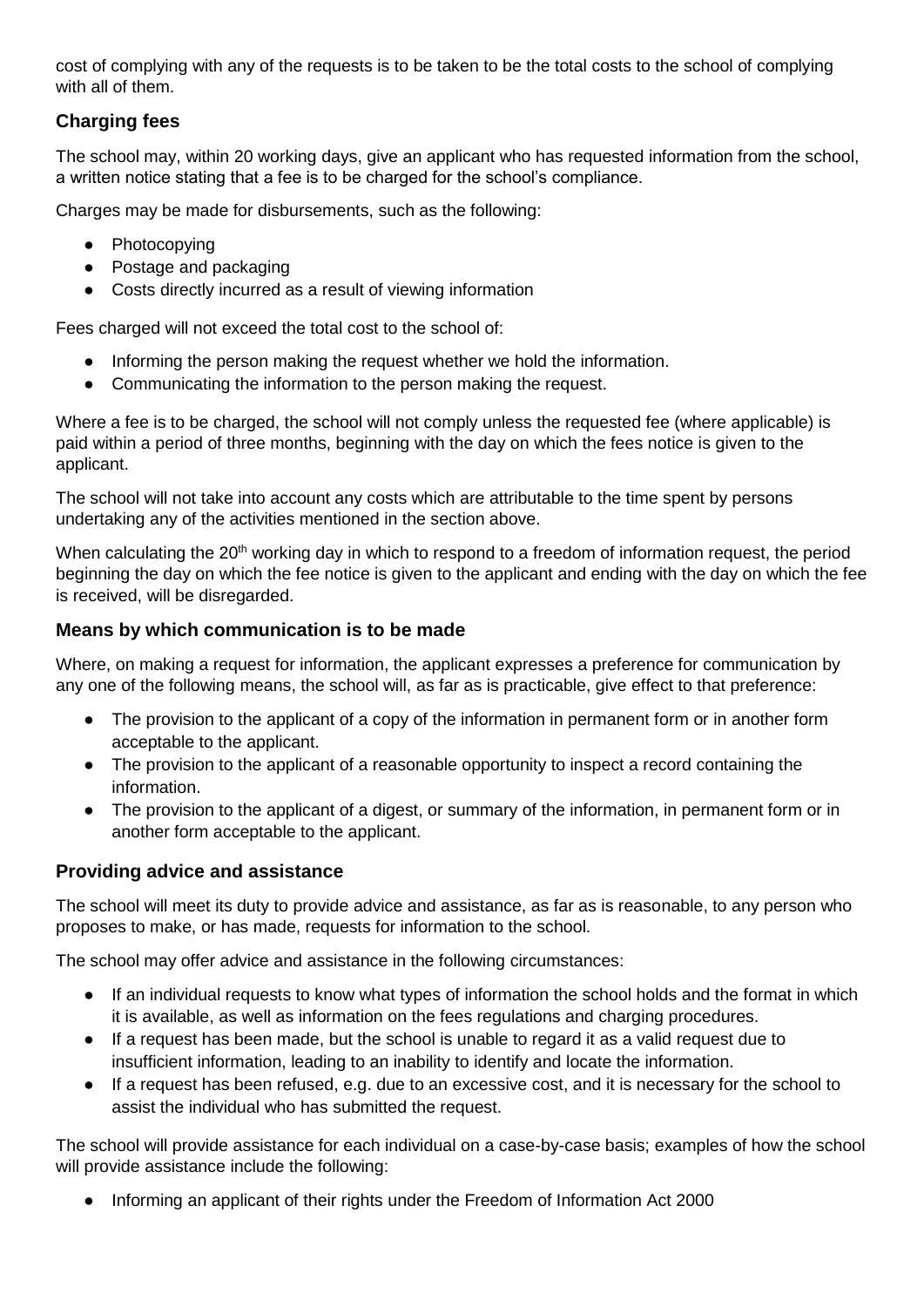- Assisting an individual in the focus of their request, e.g. by advising of the types of information available within the requested category
- Advising an applicant if information is available elsewhere and how to access this information
- Keeping an applicant informed on the progress of their request

In order to provide assistance as outlined above, the school will engage in the following good practice procedures:

- Make early contact with an individual and keep them informed of the process of their request.
- Accurately record and document all correspondence concerning the clarification and handling of any request.
- Give consideration to the most appropriate means of contacting the applicant, taking into account their individual circumstances.
- Discuss with the applicant whether they would prefer to receive the information in an alternative format, in cases where it is not possible to provide the information requested in the manner originally specified.
- Remain prepared to assist an applicant who has had their request denied due to an exemption.

The school will give particular consideration to what level of assistance is required for an applicant who has difficulty submitting a written request.

In circumstances where an applicant has difficulty submitting a written request, the school will:

- Make a note of the application over the telephone and then send the note to the applicant to confirm and return – the statutory time limit for a reply would begin here.
- Direct the individual to a different agency that may be able to assist with framing their request.

NB. This list is not exhaustive and the school may decide to take additional assistance measures that are appropriate to the case.

Where an applicant's request has been refused either because the information is accessible by other means, or the information is intended for future publication or research, the school, as a matter of good practice, will provide advice and assistance.

The school will advise the applicant how and where information can be obtained, if it is accessible by other means.

Where there is an intention to publish the information in the future, the school will advise the applicant of when this publication is expected.

If the request is not clear, the school will ask for more detail from the applicant in order to identify and locate the relevant information, before providing further advice and assistance.

If the school is able to clearly identify the elements of a request, it will respond following usual procedures and will provide advice and assistance for the remainder of the request.

If any additional clarification is needed for the remainder of a request, the school will ensure there is no delay in asking for further information.

If an applicant decides not to follow the school's advice and assistance and fails to provide clarification, the school is under no obligation to contact the applicant again.

If the school is under any doubt that the applicant did not receive the advice and assistance, the school will re-issue it.

The school is not required to provide assistance where an applicant's request is vexatious or repeated, as defined under Section 14 of the Freedom of Information Act 2000.